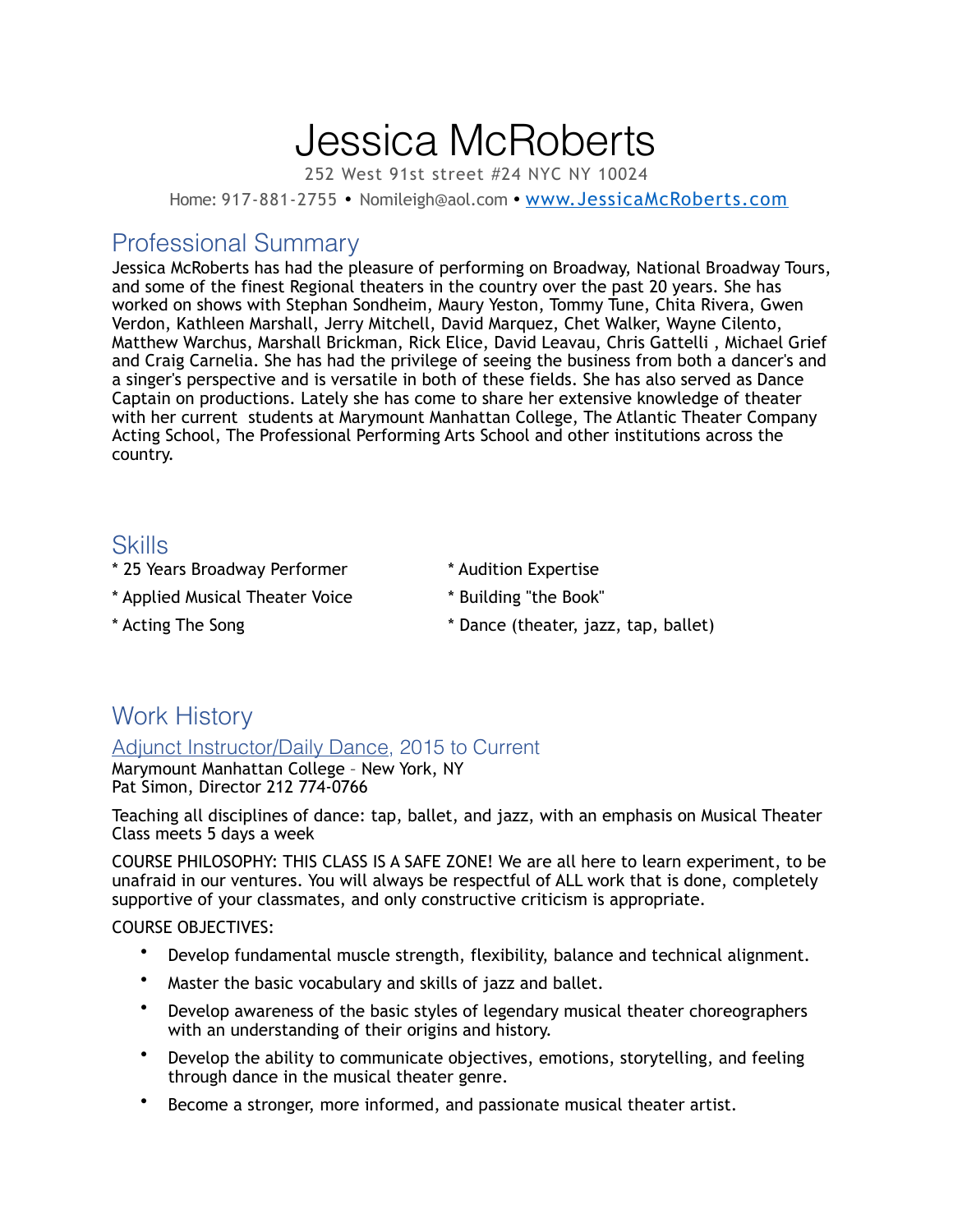## Musical Theater Teaching Artist, 2013 to Current

Atlantic Theater Company Acting School – New York, NY Heather Baird Director 646-216-1171

#### Young Actors Musical Theater Workshop Instructor

The Young Actors Musical Theater Workshop is a musical theater choreography and vocal technique study with an emphasis on the staging of ensemble and solo musical numbers. Participants explore choreography and learn vocal arrangements for classic and contemporary repertoire. They are introduced to script/lyric analysis through the lens of the Atlantic acting technique; Practical Aesthetics. This workshop culminates in an open-rehearsal for family and friends.

#### Introduction to Musical Theater Instructor

This class is an introduction to musical theater performance. Students are cast in musical numbers from classic and contemporary works of the Broadway stage. Throughout the course of the semester, they experience what it is like to bring a song to life through choreography and vocal arrangements. Students are an integral part of ensemble numbers, while also having opportunities to learn and perform solo moments. The class culminates in a workshop performance for family and friends. In the second semester, students develop a full musical medley showcase.

#### Mini Musical Instructor/Director

This class is an extension of the musical theater performance class for the more experienced performer. Students are cast in musical numbers from classic and contemporary works of the Broadway stage. Throughout the course of the semester, they bring a song to life through choreography and vocal arrangements. More advanced vocal technique is introduced. Music and lyrics are approached from an acting perspective with an emphasis on staging and character development. The class culminates in a workshop musical revue for family and friends. In the second semester, students develop a mini-musical show.

#### Director of past productions

- " You're a Good Man Charlie Brown"
- " The Little Mermaid"
- "The Pajama Game"
- "Into the Woods"
- "Annie"
- School House Rock"

## Creative Director, The Singers Dance Class 2010 to Current NYC, NY

I created this class because I saw a need for professional dance training for singers and there was no comparable class offered at such prominent professional institutions as the Broadway Dance Center and Steps. I started in 2010 with a couple of students from my acting class and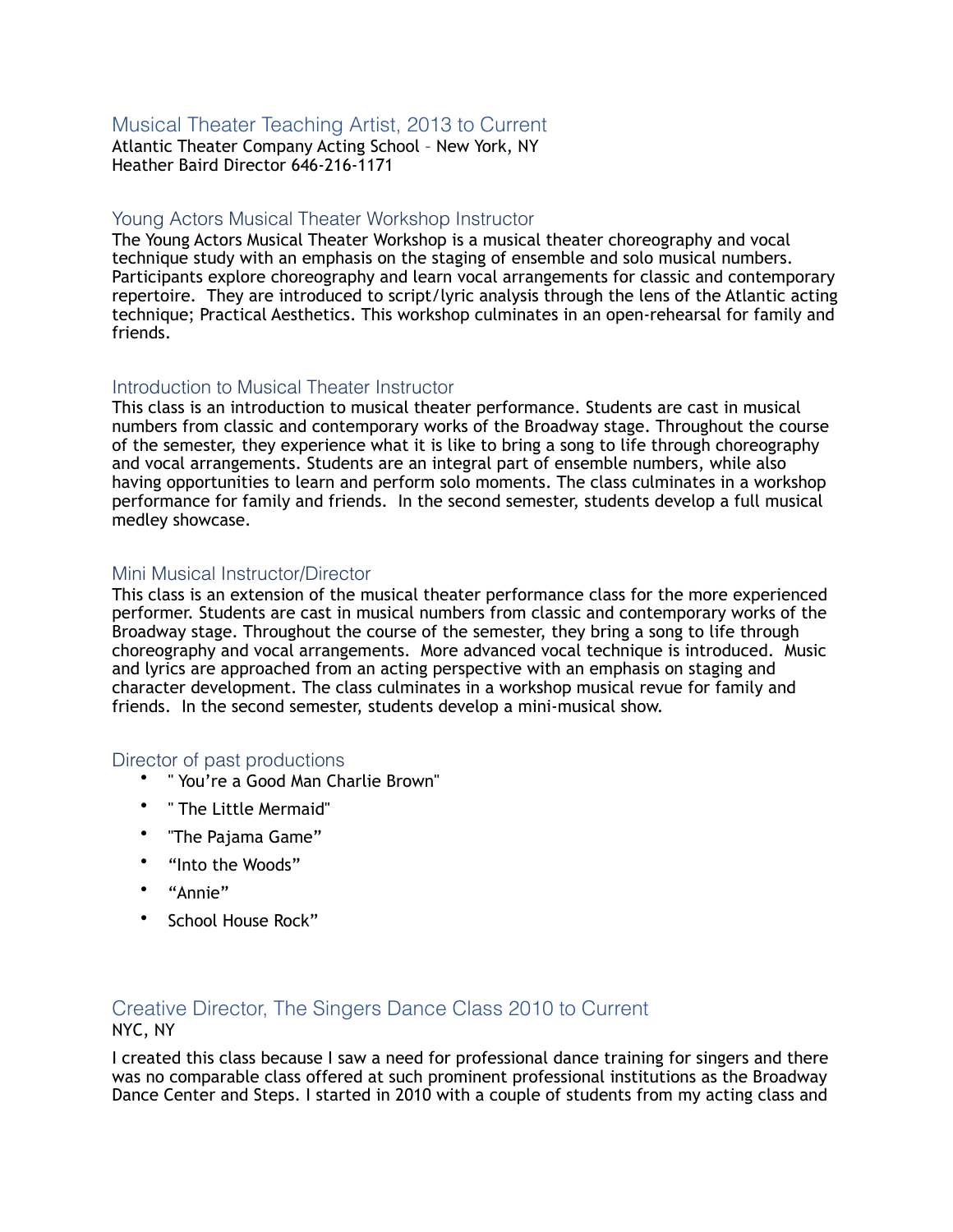since then it has grown into multiple weekly classes. The class is now in demand at Broadway Dance Center and Steps.

The class begins with a warm up to increase flexibility and overall physical flexibility for the singer. It develops skills for presenting yourself at your best for auditions. In the class I discuss acting beats and character development within the dance. The class is targeted at the professional or aspiring professional Broadway singer.

"Jessica intuitively knows how to best help "singers who move" acquire skills and confidence. Her class is a genuinely safe space, which is challenging but not so out-of-reach that one becomes disenchanted. Instead, I felt encouraged and inspired by her, and by my own progress. She teaches solid technique without intimidation, but with the utmost care for her students, all while creating an environment of fun. She also understands the importance of authentic storytelling through movement, which is imperative in audition settings. Anyone who wants to actually enjoy their dance training should run to Jessica's class." - Lisa Brescia ( Dear Evan Hansen,Wicked, The Woman In White, AIDA, Mamma Mia!)

### Creative Director " Broadway to Rockettes" 2016 - Current

 A high energy dance class for children introducing them to the magic of musical theater structured to be playful but introduce basic dance vocabulary all to Broadway show tunes

level 1 - ages 2.5-3.5 ( theater movement )

level 2 ages 3.5-5 ( tap/theater 45min )

lavel 3 ages 5-6 ( tap /theater 1 hr )

### Musical Theater Instructor Dance 2, 2017-2018

Professional Performing Arts School – New York, NY Jeff Statile, Artistic Director of Drama PPAS/RTKids - Jeff@rosiestheaterkids.org

In this course, students continue learning the fundamentals of theater dance while practicing and applying acting elements and motivation for their movement. This course is designed to give the Musical Theater performer an understanding of the structure behind stage choreography and an insight into the necessary showmanship and/or performance of that choreography. And, because we learn by seeing and hearing, students watch clips of those who do it best.

#### Choreographer, 2015 to Current

Booker T. Washington Middle School – New York, NY

Choreographer for productions of

- "Singin in the Rain"
- "Curtains"
- "Into the Woods"
- "Oklahoma

#### STEPS on Broadway 2019 - Current

2121 Broadway NYC NY 10023 Diane Grumet / Artistic Director 212-874-2450 ext 112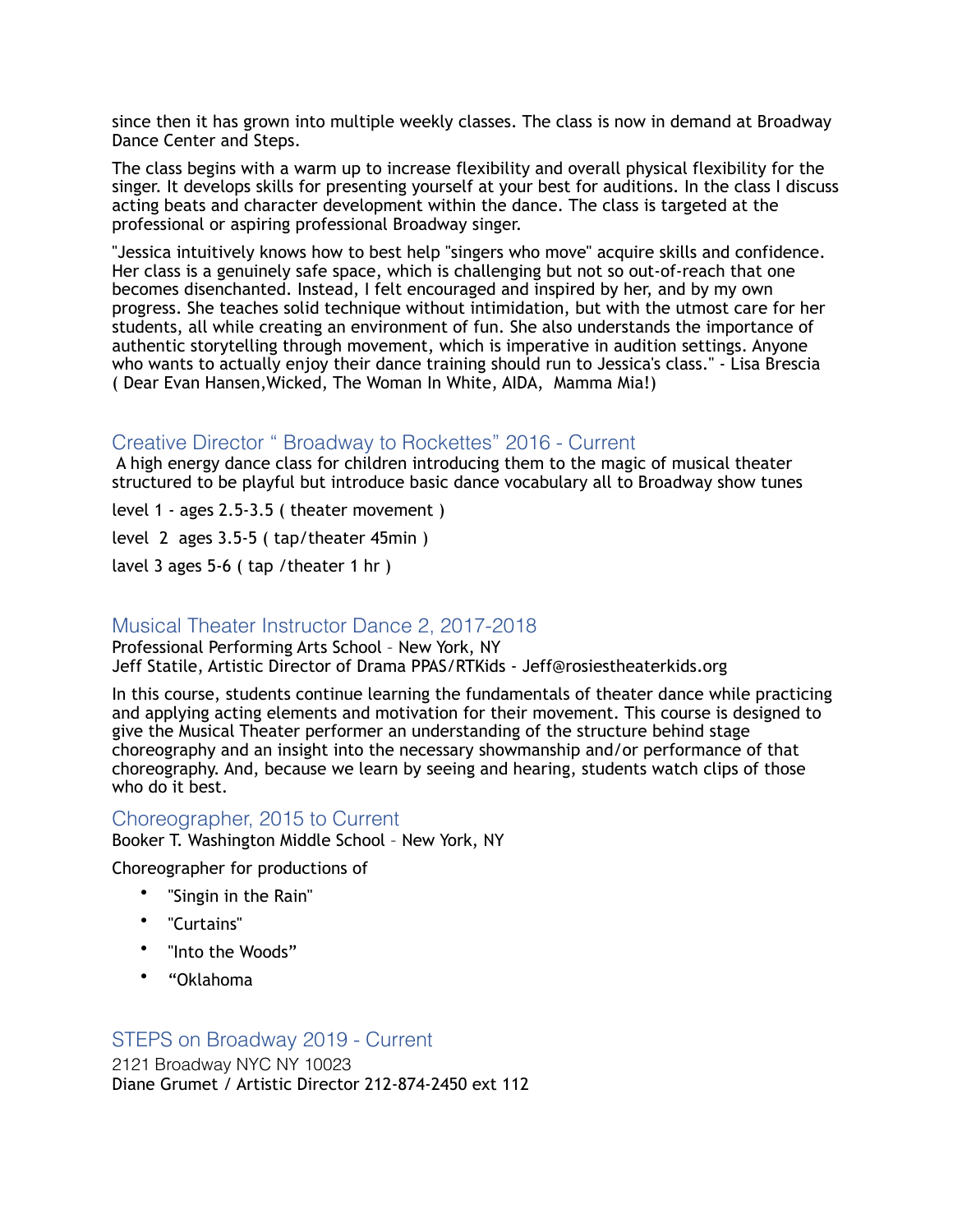### Dance Instructor Broadway Dance Center 2010- current

Broadway Dance Center – New York, NY Reese Snow /Associate Executive Director - 212-582-9304

# Musical Theater Dance Instructor, 2010 to 01/2013

New York Film Academy | Battery Place, New York – New York, NY

Served as a substitute for all styles of dance in the Musical Theater conservatory program.

Musical Theater Masterclass Teacher, 01/2011 to 01/2013 Broadway Classroom Series – New York, NY Vickie Plummer/Director 212-817-9138.

# Administrative Positions -

Chair of all administrative aspects of " The Singers Dance Class" , "Broadway to Rockettes"

- includes PR, Budget planning , scheduling classes and all aspects of running a private business

Creative consultant/ event coordinator for "Broadway Artists Connection" ( BAC ),Tamlyn Shusterman Founder, 267-882-8447

- established entertainment ,venues publicity for the non for profit BAC

BCEFA Easter Bonnet Competition Coordinator 2013 SPIDERMAN TURN OFF THE DARK

- helped head fund raising , directed presentation and tied for 1st place

Director/Producer of "A Web of Love" benefit/Auction For Daniel Curry

- headed funding ,entertainment ,auction, and venue

Broadway Presbyterian Nursery School Auction 2019

- entertainment Coordinator

# **Education**

Undergraduate Certificate in NY Integrated Conservatory : Musical Theater, 1996 The American Musical and Dramatic Academy - New York, NY

# Accomplishments

- 2001 Tony Awards "Follies"
- 2003 Tony Awards "Nine" \*Winner Best Revival\*